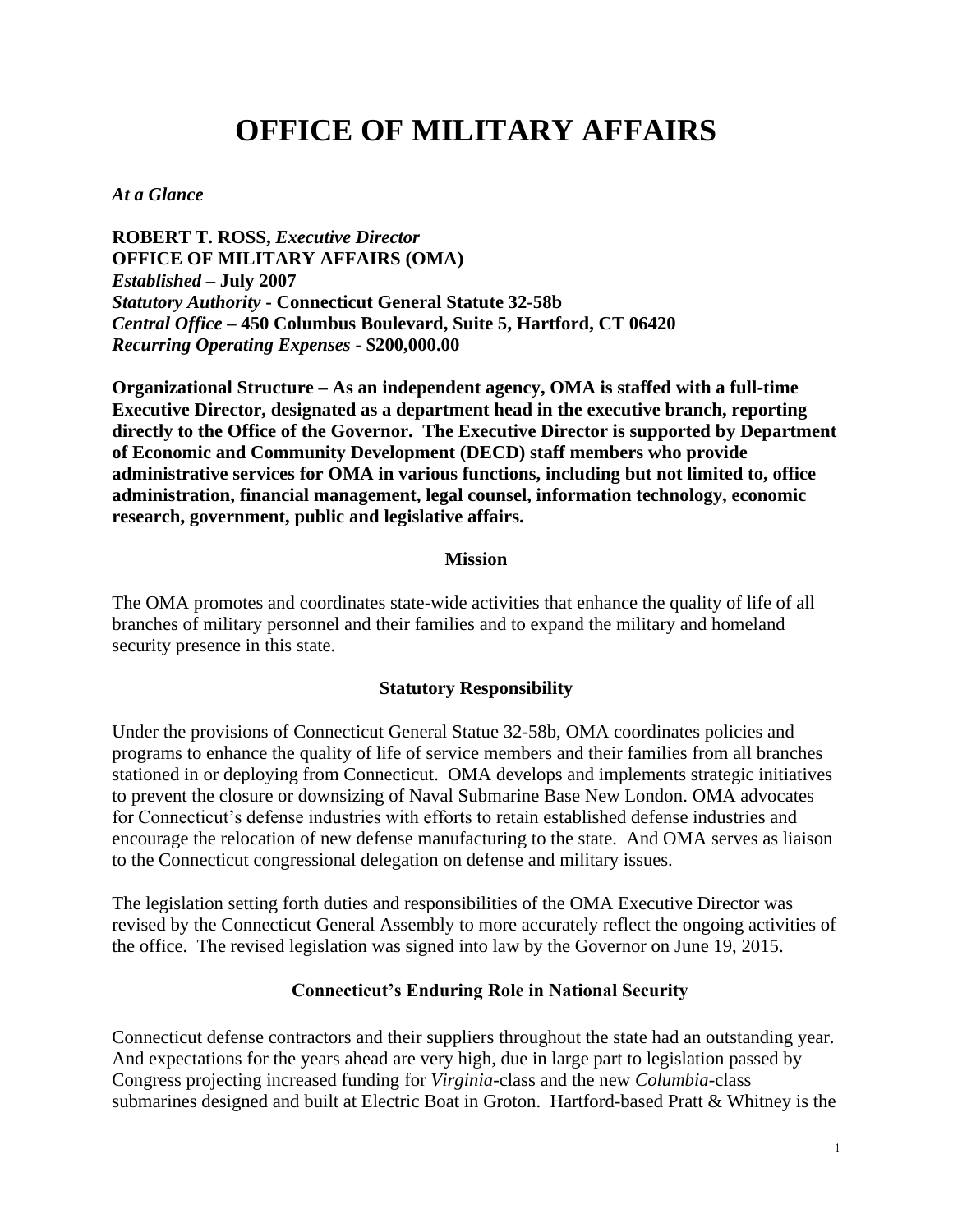sole manufacturer of engines for the F-35 Joint Strike Fighter. This aircraft is used by all branches of the Department of Defense (DOD) and our allies around the world. Stratford-based Sikorsky continues to build rotary wing military aircraft including tactical and heavy lift variants. Sikorsky is also manufacturing the next fleet of presidential helicopters. Sikorsky has produced every presidential helicopter since President Dwight D. Eisenhower began using them in 1959.

The most recent *Defense Spending Summary by State*® published by the DOD Office of Local Defense Community Cooperation ranked Connecticut **#6** among all states in total defense spending at **\$19.7B**. As a percentage of state GDP, Connecticut was ranked **#4**, at **6.8%**. And on a per capita basis, defense spending in Connecticut equated to **\$5,521** per resident. Clearly, the relatively small state of Connecticut punches far above its weight in defense spending and military operations.

# **Creating Military Value in Submarine Base New London**

Chief among the reasons to create OMA was the very real probability that the Submarine Base (SUBASE) in Groton would be closed. Twice it was targeted by the DOD for closure in the Base Realignment and Closure (BRAC) process. Twice, *Team Connecticut*, a group of public and private sector individuals, got organized and worked tirelessly to reverse the almost certain closure of the base. Today, the primary task of OMA is to do proactively what *Team Connecticut* had to do reactively in 1993 and 2005. We don't want to wage this battle again.

The predictable economic catastrophe associated with the potential closure of the SUBASE is obvious to anyone familiar with southeastern Connecticut. The loss of the positive effects we realize from the base -- its \$5 billion annual economic impact and over 15,000 jobs -- would be devastating. The ripple effect throughout the state would simply be the reverse of what we experience today. Hundreds of small businesses deriving their business and clientele from the base would go under. Without this economic anchor, the regional economy would be severely impacted.

Although DOD has not requested a BRAC in recent years, it is likely that another BRAC round will eventually be approved by Congress. OMA efforts will continue to focus on developing and executing strategic initiatives to enhance the *military value* of the base in preparation for the next BRAC round when it comes.

Today the SUBASE is undergoing a remarkable transformation as old infrastructure is demolished and replaced with modern capacity. People familiar with the SUBASE recognize its ongoing dramatic transformation into a modern campus of new buildings, specifically designed for unique operations, specialized training and high-tech support functions associated with producing and maintaining our nation's submarine force.

Working in a close partnership with Navy officials in Connecticut and at the Pentagon, OMA has established a legal framework through which the state can transfer funds to the Navy for carefully selected projects.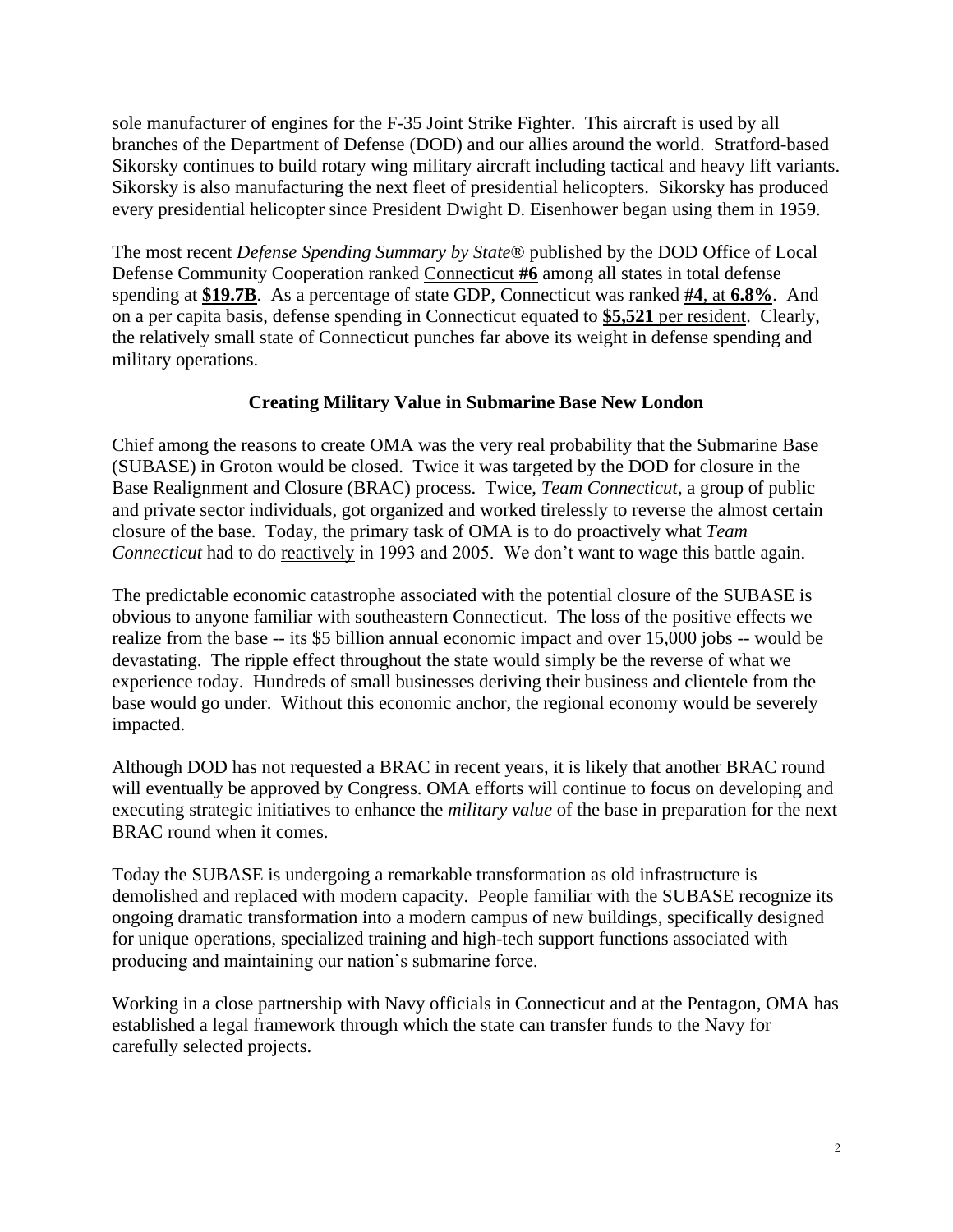Previous state-funded projects have included construction of new buildings to support operations and maintenance, construction of training equipment, installation of more efficient and resilient utilities, and purchases of land for encroachment mitigation on the northern boundary in Ledyard, the southern perimeter in Groton, as well as across the Thames River in Waterford to protect and enhance maneuvering room for submarines. Collectively, these projects represent a wholly unique partnership with the Navy in diverse and creative areas of base improvements.

As important as these ongoing state-funded investments are, they represent only a small fraction of the military construction projects underway on the base. Since 2005, there have been over \$500 million worth of planning, demolition, and construction projects on the base, about \$27 million funded by the state. So, the state is an important but modest partner in a much larger effort to modernize the base.

OMA will continue to work closely with our congressional delegation, state and local officials, regional stakeholders, and Navy leadership to identify future projects as part of our ongoing strategy to enhance the *military value* of the base and protect it from closure in a future BRAC round.

## **Quality of Life and Military Service in Connecticut**

Advocating for service members and their families has become one of the most important roles of OMA. Military families stationed here for duty assignments or training enjoy supportive local communities, excellent public schools and the unique experience of living in New England. As families in transition, they occasionally need reasonable accommodations and OMA actively engages state agencies and local organizations on their behalf. Many examples of this advocacy can be read on the OMA website.

The OMA is a member of the national Association of Defense Communities (ADC), a Washington-based organization that represents states and communities nationwide that host military installations. The Southeastern Connecticut Council of Governments was recently designated an ADC Great American Defense Community for their outstanding collective efforts to support military bases, service members and their families.